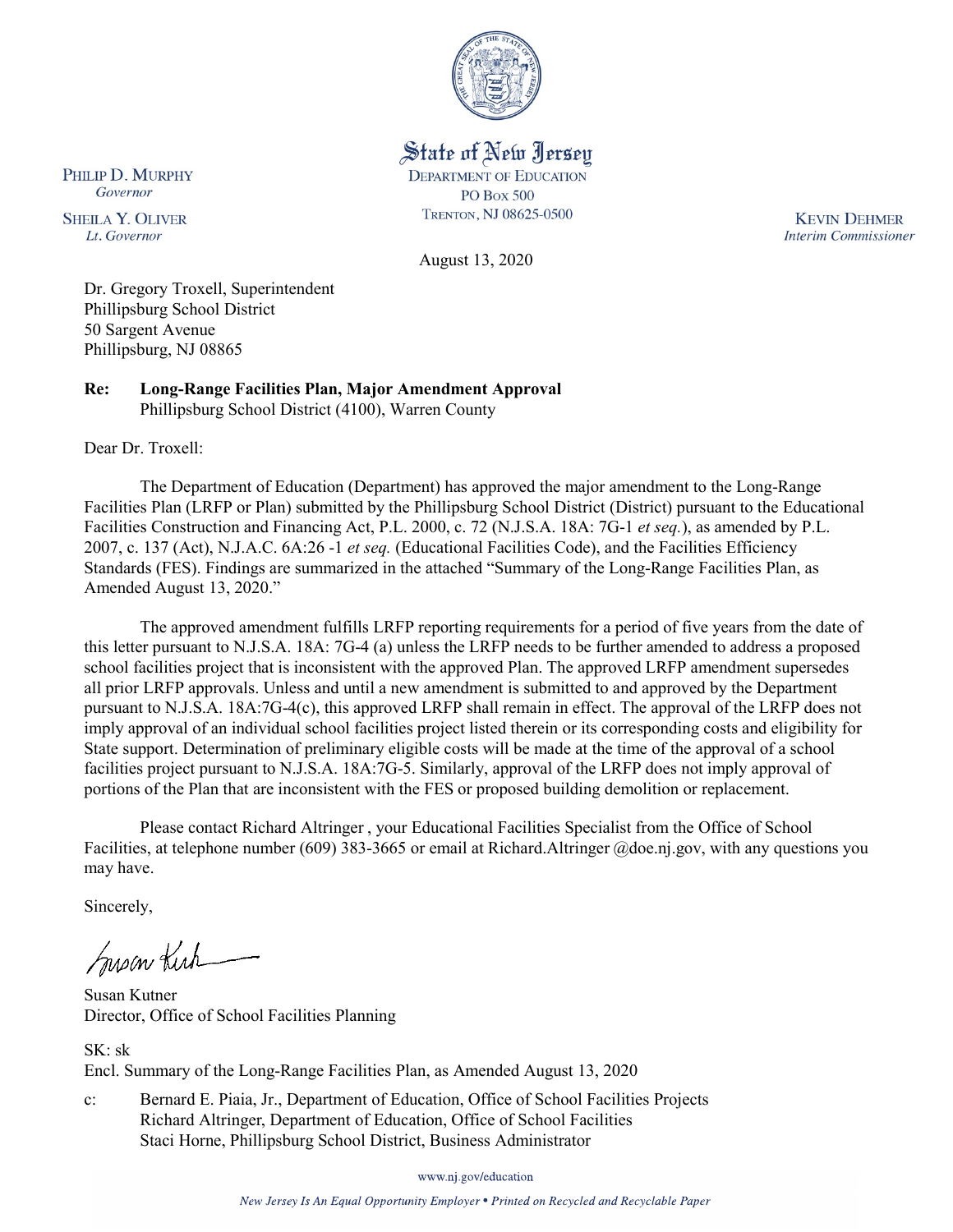# **Phillipsburg School District (4100) Summary of the Long-Range Facilities Plan, as Amended August 13, 2020**

The Department of Education (Department) has completed its review of the major amendment to the Long-Range Facilities Plan (LRFP or Plan) submitted by the Phillipsburg School District (District) pursuant to the Educational Facilities Construction and Financing Act, P.L. 2000, c. 72 (N.J.S.A. 18A: 7G-1 *et seq.*), as amended by P.L. 2007, c. 137 (Act), N.J.A.C. 6A:26-1 et seq. (Educational Facilities Code), and the Facilities Efficiency Standards (FES).

The following provides a summary of the District's approved amended LRFP. The summary is based on the standards set forth in the Act, the Educational Facilities Code, the FES, District-reported information in the Department's LRFP reporting system, and supporting documentation. The referenced reports in *italic* text are standard reports available on the Department's LRFP website.

## **1. Inventory Overview**

The District is classified as a SDA District for funding purposes. It provides services for students in grades PK-12.

The District identified existing and proposed schools, sites, buildings, rooms, and site amenities in its LRFP. Table 1 lists the number of existing and proposed district schools, sites, and buildings. Detailed information can be found in the *School Asset Inventory Report* and the *Site Asset Inventory Report.*

**As directed by the Department, school facilities projects that have received initial approval by the Department and have been approved by the voters, if applicable, are represented as "existing" in the LRFP.** Approved projects that include new construction and/or the reconfiguration/reassignment of existing program space are as follows: n/a.

| Category                                     | <b>Existing</b> | <b>Proposed</b> |
|----------------------------------------------|-----------------|-----------------|
| Number of Schools (assigned DOE school code) |                 |                 |
| Number of School Buildings <sup>1</sup>      |                 |                 |
| Number of Non-School Buildings <sup>2</sup>  |                 |                 |
| Number of Vacant Buildings                   |                 |                 |
| Number of Sites                              |                 |                 |

### **Table 1: Number of Schools, School Buildings, and Sites**

Based on the existing facilities inventory submitted by the District:

- Schools using leased buildings (short or long-term):  $n/a$
- Schools using temporary classroom units (TCUs), excluding TCUs supporting construction:  $n/a$
- Vacant/unassigned school buildings: Former Freeman School building leased to municipality (not included in Table 1)

 $\overline{a}$ 

*<sup>1</sup>* Includes district-owned buildings and long-term leases serving students in district-operated programs

<sup>&</sup>lt;sup>2</sup> Includes occupied district-owned buildings not associated with a school, such as administrative buildings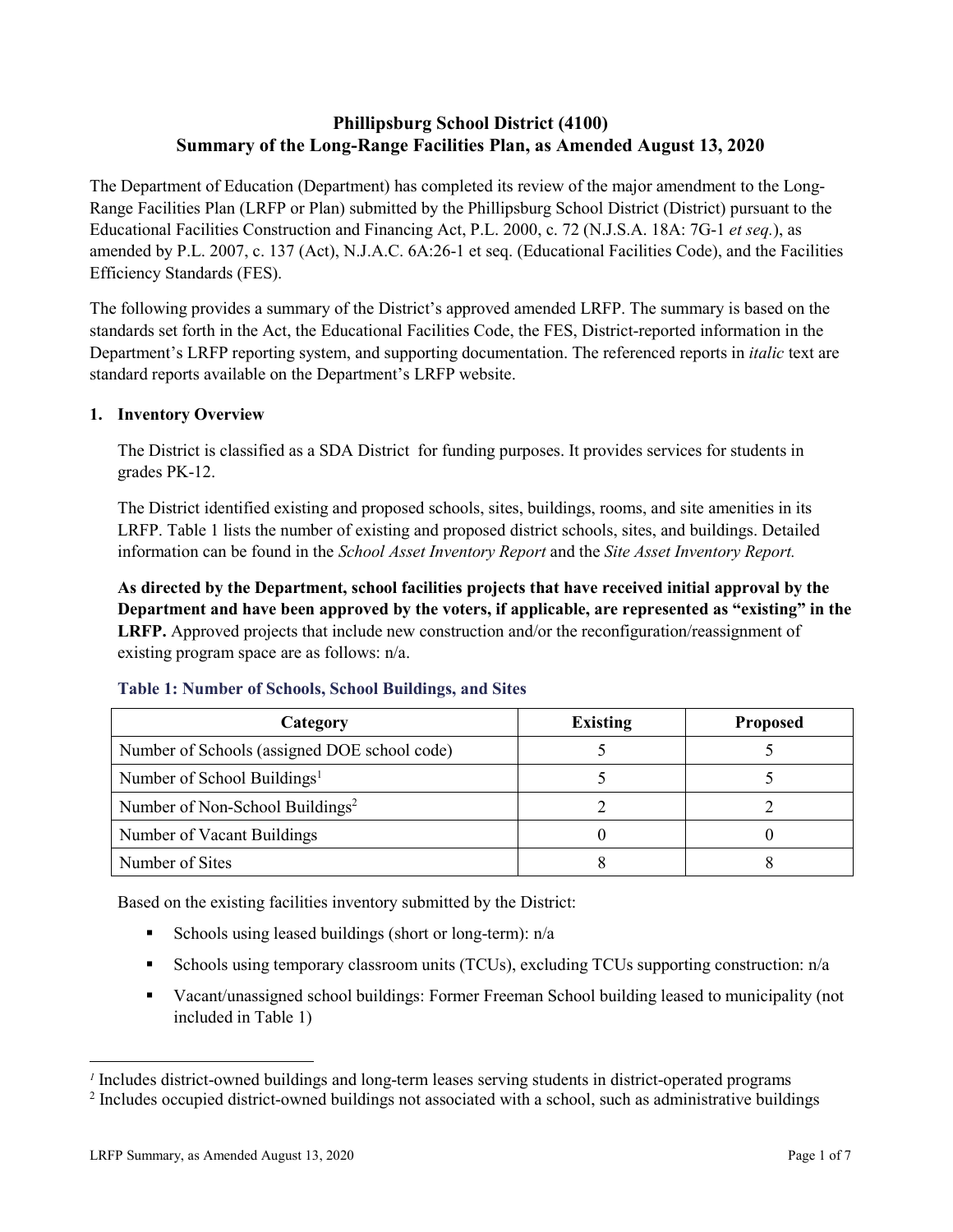Findings:

The Department has determined that the proposed inventory is adequate for approval of the District's LRFP amendment. However, the LRFP determination does not imply approval of an individual school facilities project listed within the LRFP; the District must submit project applications for project approval.

## **2. District Enrollments**

The District determined the number of students, or "proposed enrollments," to be accommodated for LRFP planning purposes on a district-wide basis and in each school.

The Department minimally requires the submission of a standard cohort-survival projection using historic enrollment data from the Application for School State Aid (ASSA) or NJ Smart. The cohort-survival method projection method forecasts future students based upon the survival of the existing student population as it moves from grade to grade. A survival ratio of less than 1.00 indicates a loss of students, while a survival ratio of more than 1.00 indicates the class size is increasing. For example, if a survival ratio tracking first to second grade is computed to be 1.05, the grade size is increasing by 5% from one year to the next. The cohort-survival projection methodology works well for communities with stable demographic conditions. Atypical events impacting housing or enrollments, such as an economic downturn that halts new housing construction or the opening of a charter or private school, typically makes a cohort-survival projection less reliable.

**Proposed enrollments are based on a standard cohort-survival enrollment projection.** Adequate supporting documentation was submitted to the Department to justify the proposed enrollments. Table 2 provides a comparison of existing and projected enrollments. All totals include special education students.

|                              | <b>Existing Enrollments</b> | <b>District Proposed Enrollments</b> |
|------------------------------|-----------------------------|--------------------------------------|
| <b>Grades</b>                | 2019-2020                   | 2024-25                              |
| PK (excl. private providers) | 246                         | 245                                  |
| Grades K to 5                | 1,243                       | 1,064                                |
| Grades 6 to 8                | 676                         | 549                                  |
| Grades 9 to 12               | 1,650                       | 1,807                                |
| Totals K to 12               | 3,815                       | 3,665                                |

### **Table 2: Enrollments**

Findings:

The Department has determined the District's proposed enrollments to be acceptable for approval of the District's LRFP amendment. The Department will require a current enrollment projection at the time an application for a school facilities project is submitted incorporating the District's most recent enrollments in order to verify that the LRFP's planned capacity is appropriate for the updated enrollments.

# **3. District Practices Capacity**

Based on information provided in the room inventories, District Practices Capacity was calculated for each school building to determine whether adequate capacity is proposed for the projected enrollments based on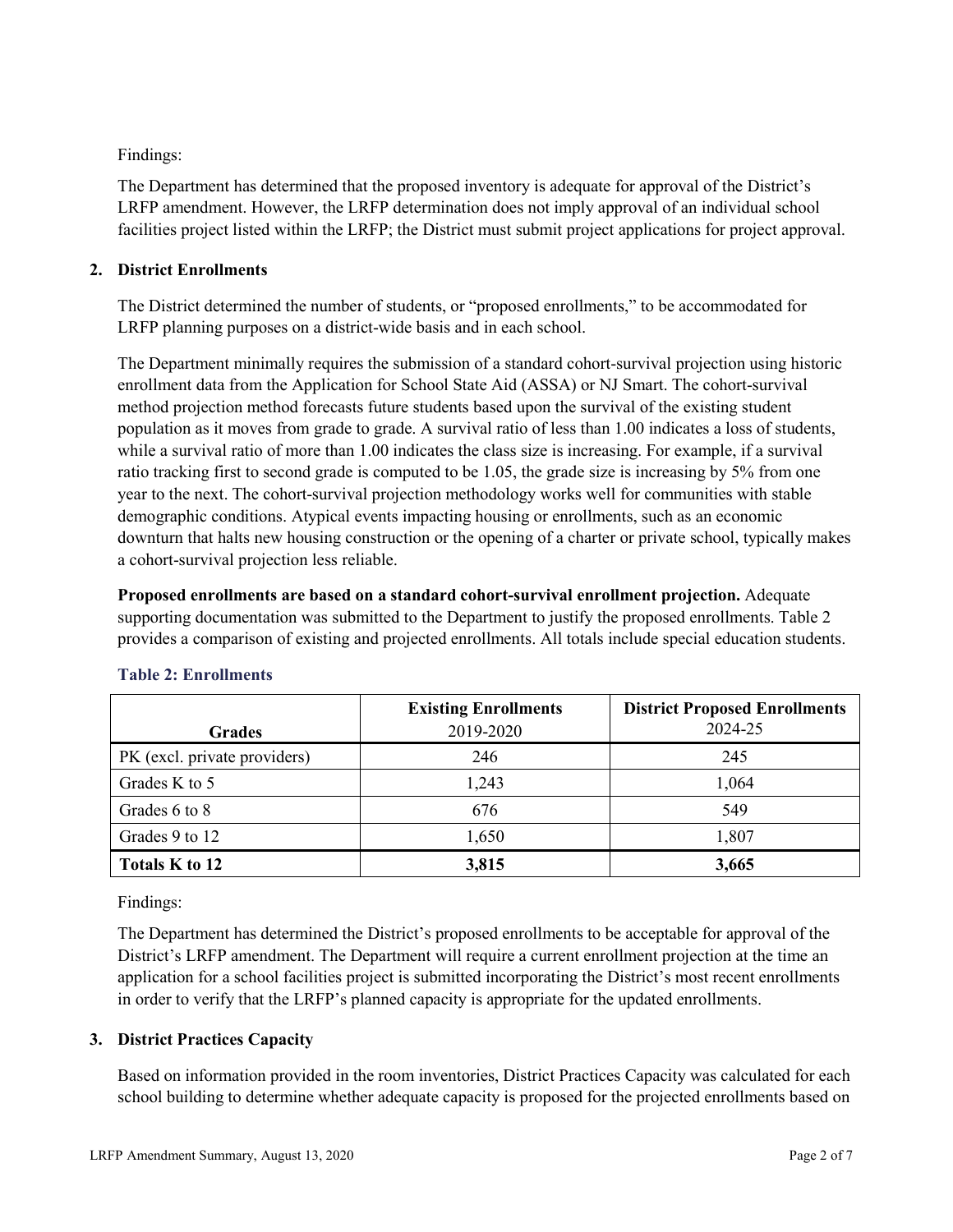district scheduling and class size practices. The capacity totals assume instructional buildings can be fully utilized regardless of school sending areas, transportation, and other operational issues. The calculations only consider district-owned buildings and long-term leases; short term leases and temporary buildings are excluded. **A capacity utilization factor of 90% for classrooms serving grades K-8 and 85% for classrooms serving grades 9-12 is applied in accordance with the FES.** No capacity utilization factor is applied to preschool classrooms.

In certain cases, districts may achieve adequate District Practices Capacity to accommodate enrollments but provide inadequate square feet per student in accordance with the FES, resulting in educational adequacy issues and "Unhoused Students." Unhoused students are considered in the "Functional Capacity" calculations used to determine potential State support for school facilities projects and are analyzed in Section 4.

Table 3 provides a summary of proposed enrollments and existing and proposed District-wide capacities. Detailed information can be found in the LRFP website reports titled *FES and District Practices Capacity Report, Existing Rooms Inventory Report, and Proposed Rooms Inventory Report.*

| <b>Grades</b>              | <b>Proposed</b><br><b>Enrollments</b> | <b>Existing</b><br><b>District</b><br><b>Practices</b><br>Capacity | <b>Existing</b><br>Deviation* | <b>Proposed</b><br><b>District</b><br><b>Practices</b><br>Capacity | <b>Proposed</b><br>Deviation* |
|----------------------------|---------------------------------------|--------------------------------------------------------------------|-------------------------------|--------------------------------------------------------------------|-------------------------------|
| Elementary ( $PK$ to 5)    | 1,309                                 | 1,320.20                                                           | 11.20                         | 1,320.20                                                           | 11.20                         |
| Middle $(6 \text{ to } 8)$ | 549                                   | 532.80                                                             | $-16.20$                      | 532.80                                                             | $-16.20$                      |
| High $(9 \text{ to } 12)$  | 1,807                                 | 1,897.20                                                           | 90.20                         | 1,897.20                                                           | 90.20                         |
| <b>District Totals</b>     | 3,665                                 | 3,750.20                                                           | 85.20                         | 3,750.20                                                           | 85.20                         |

### **Table 3: District Practices Capacity Analysis**

*\* Positive numbers signify surplus capacity; negative numbers signify inadequate capacity. Negative values for District Practices capacity are acceptable for approval if proposed enrollments do not exceed 100% capacity utilization.*

Considerations:

- Based on the proposed enrollments and existing room inventories, the District is projected to have inadequate capacity for the following grade groups, assuming all school buildings can be fully utilized: n/a
- Adequate justification has been provided by the District if the proposed capacity for a school significantly deviates from the proposed enrollments. Generally, surplus capacity is acceptable for LRFP approval if additional capacity is not proposed through new construction.

### Findings:

The Department has determined that proposed District capacity, in accordance with the proposed enrollments, is adequate for approval of the District's LRFP amendment. The Department will require a current enrollment projection at the time an application for a school facilities project is submitted, incorporating the District's most recent Fall Enrollment Report, in order to verify that the LRFP's planned capacity meets the District's updated enrollments.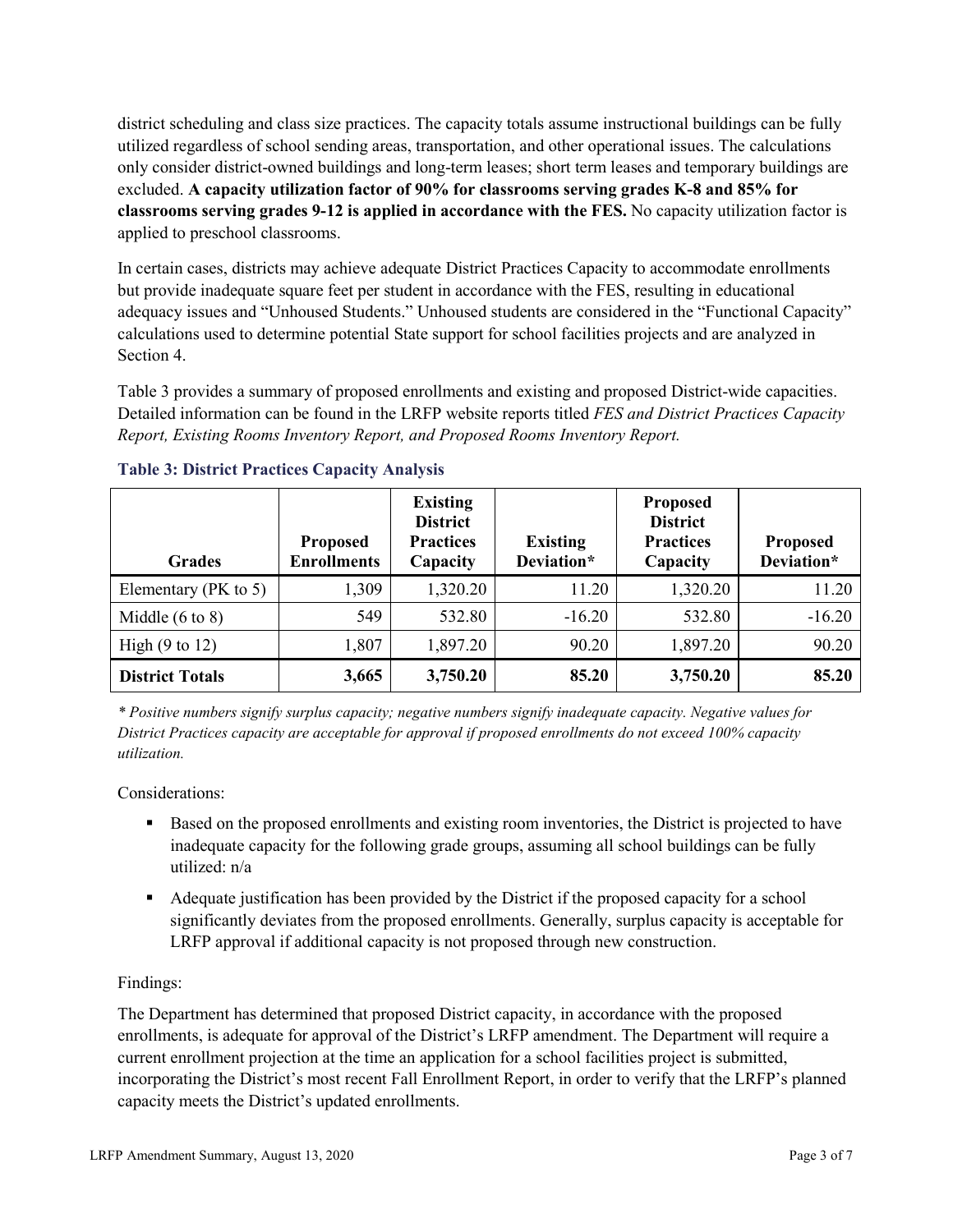#### **4. New Construction Funding Eligibility**

*Functional Capacity* was calculated and compared to the proposed enrollments to provide a **preliminary estimate** of Unhoused Students and new construction funding eligibility. **A final determination will be made at the time of project application approval.**

*Functional Capacity* is the adjusted gross square footage of a school building *(total gross square feet minus excluded space)* divided by the minimum area allowance per full-time equivalent student for the grade level contained therein. *Unhoused Students* is the number of students projected to be enrolled in the District that exceeds the Functional Capacity of the District's schools pursuant to N.J.A.C. 6A:26-2.2(c). *Excluded Square Feet* includes (1) square footage exceeding the FES for any pre-kindergarten, kindergarten, general education, or self-contained special education classroom; (2) grossing factor square footage *(corridors, stairs, mechanical rooms, etc.)* that exceeds the FES allowance, and (3) square feet proposed to be demolished or discontinued from use. Excluded square feet may be revised during the review process for individual school facilities projects.

Table 4 provides a preliminary assessment of the Functional Capacity, Unhoused Students, and Estimated Maximum Approved Area for Unhoused Students for each FES grade group. The calculations exclude temporary facilities and short-term leased buildings. School buildings proposed for whole or partial demolition or reassignment to a non-school use are excluded from the calculations pending project application review. If a building is proposed to be reassigned to a different school, the square footage is applied to the proposed grades after reassignment. Buildings that are not assigned to a school are excluded from the calculations. In addition, only preschool students eligible for state funding (former ECPA students) are included. Detailed information concerning the calculations can be found in the *Functional Capacity and Unhoused Students Report* and the *Excluded Square Footage Report.*

| Category                                     | $PK/K$ to 5 | 6 to 8  | 9 to 12  | <b>Total</b> |
|----------------------------------------------|-------------|---------|----------|--------------|
| Eligible PK /K-12 Proposed Enrollments       | 1,309       | 549     | 1,807    |              |
| FES Area Allowance (SF/student)              | 125.00      | 134.00  | 151.00   |              |
| <b>Prior to Completion of Proposed Work:</b> |             |         |          |              |
| <b>Existing Gross Square Feet</b>            | 238,777     | 130,349 | 312,845  | 681,971      |
| <b>Adjusted Gross Square Feet</b>            | 230,137     | 129,043 | 290,283  | 649,463      |
| <b>Adjusted Functional Capacity</b>          | 1,841.10    | 963.01  | 1,922.40 |              |
| Unhoused Students                            | 0.00        | 0.00    | 0.00     |              |
| Est. Max. Area for Unhoused Students         | 0.00        | 0.00    | 0.00     |              |
| <b>After Completion of Proposed Work:</b>    |             |         |          |              |
| Gross Square Feet                            | 238,777     | 130,349 | 312,845  | 681,971      |
| New Gross Square Feet                        | $\theta$    | 0       | $\theta$ | $\Omega$     |
| <b>Adjusted Gross Square Feet</b>            | 230,137     | 129,043 | 290,283  | 649,463      |
| <b>Functional Capacity</b>                   | 1,841.10    | 963.01  | 1,922.40 |              |
| <b>Unhoused Students after Construction</b>  | 0.00        | 0.00    | 0.00     |              |
| Est. Max. Area Remaining                     | 0.00        | 0.00    | 0.00     |              |

#### **Table 4: Estimated Maximum Approved Area for Unhoused Students**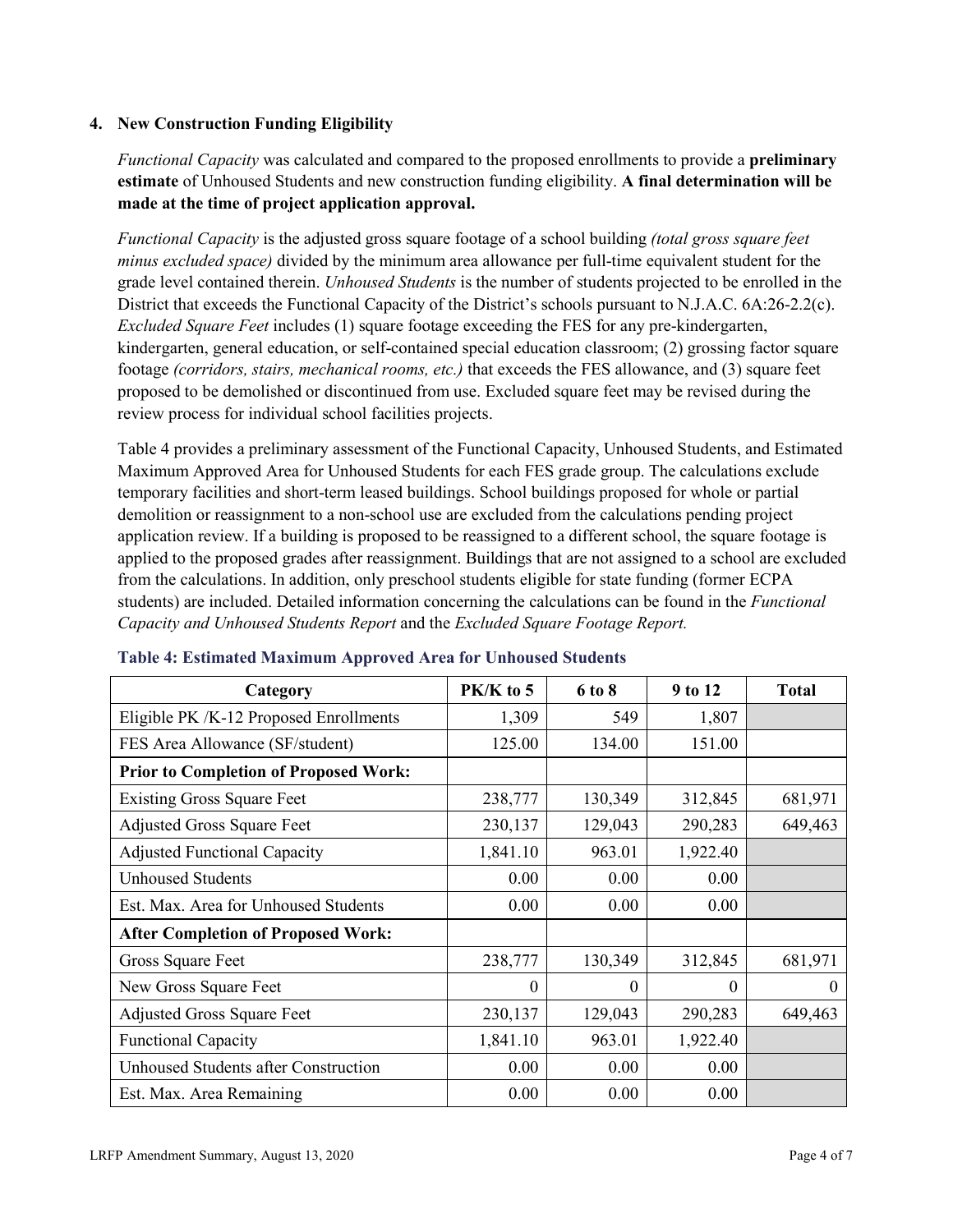Facilities used for non-instructional or non-educational purposes are ineligible for State support under the Act. However, projects for such facilities shall be reviewed by the Department to determine whether they are consistent with the District's LRFP and whether the facility, if it is to house students (full or part time) conforms to educational adequacy requirements. These projects shall conform to all applicable statutes and regulations.

Estimated costs represented in the LRFP by the District are for capital planning purposes only. The estimates are not intended to represent preliminary eligible costs or final eligible costs of approved school facilities projects.

Considerations:

- The District does not have approved projects pending completion, as noted in Section 1, that impact the Functional Capacity calculations.
- **The Functional Capacity calculations** *exclude* square feet proposed for demolition or discontinuation for the following FES grade groups and school buildings pending a feasibility study and project review: n/a.
- Based on the preliminary assessment, the District has Unhoused Students prior to the completion of proposed work for the following FES grade groups: n/a.
- New construction is proposed for the following FES grade groups: n/a.
- Proposed new construction exceeds the estimated maximum area allowance for Unhoused Students prior to the completion of the proposed work for the following grade groups: n/a.
- The District, based on the preliminary LRFP assessment, will not have Unhoused Students after completion of the proposed LRFP work. If the District is projected to have Unhoused Students, adequate justification has been provided to confirm educational adequacy in accordance with Section 6 of this determination.

### Findings:

Functional Capacity and Unhoused Students calculated in the LRFP are preliminary estimates. Preliminary Eligible Costs (PEC) and Final Eligible Costs (FEC) will be included in the review process for specific school facilities projects. A feasibility study undertaken by the District is required if building demolition or replacement is proposed per N.J.A.C. 6A:26-2.3(b)(10).

### **5. Proposed Work**

The District assessed program space, capacity, and physical plant deficiencies to determine corrective actions. Capital maintenance, or *"system actions,"* address physical plant deficiencies due to operational, building code, and /or life cycle issues. Inventory changes, or *"inventory actions,*" add, alter, or eliminate sites, site amenities, buildings, and/or rooms.

The Act (N.J.S.A. 18A:7G-7b) provides that all school facilities shall be deemed suitable for rehabilitation unless a pre-construction evaluation undertaken by the District demonstrates to the satisfaction of the Commissioner that the structure might pose a risk to the safety of the occupants even after rehabilitation or that rehabilitation is not cost-effective. Pursuant to N.J.A.C. 6A:26-2.3(b)(10), the Commissioner may identify school facilities for which new construction is proposed in lieu of rehabilitation for which it appears from the information presented that new construction is justified, provided, however, that for such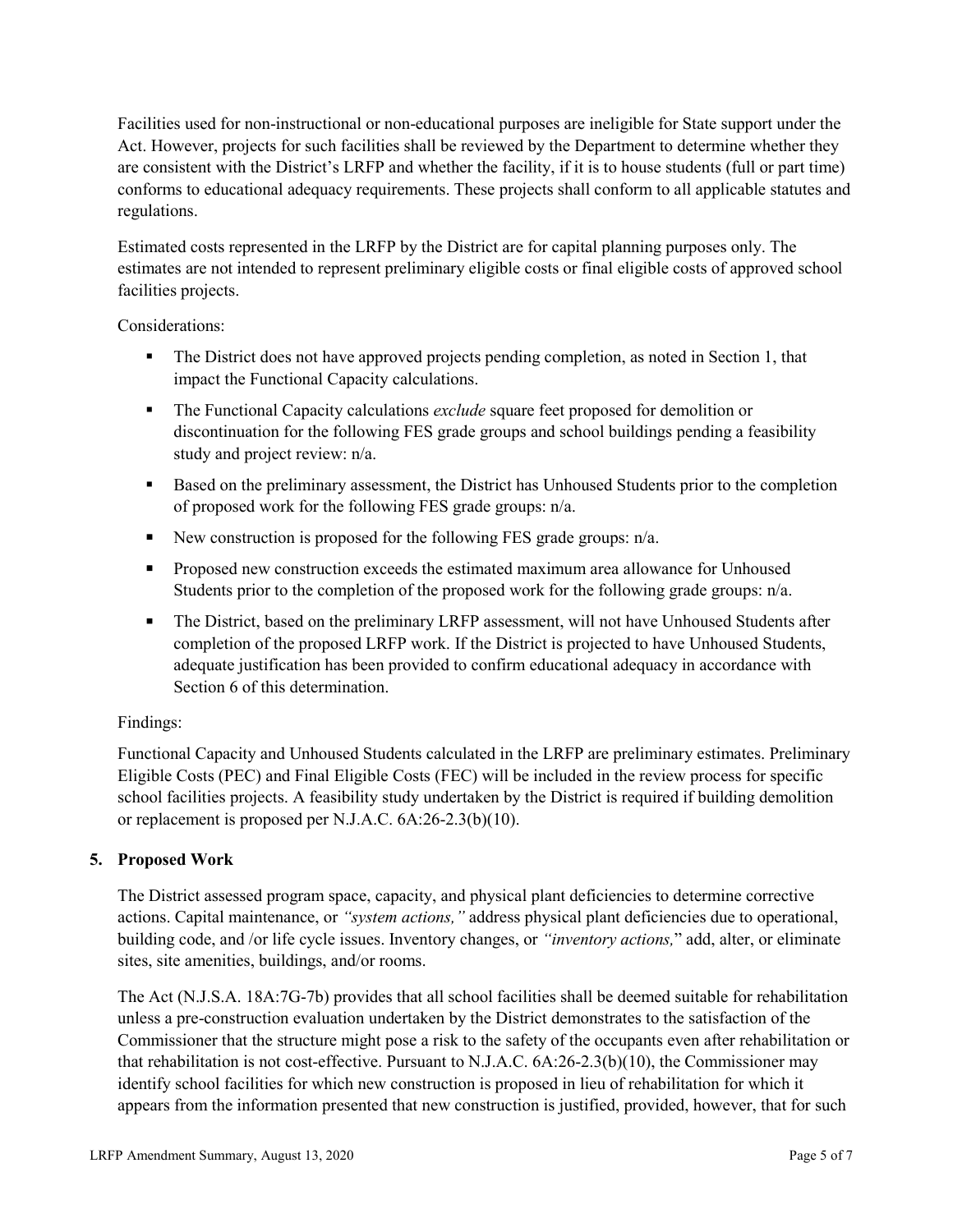school facilities so identified, the District must submit a feasibility study as part of the application for the specific school facilities project. The cost of each proposed building replacement is compared to the cost of additions or rehabilitation required to eliminate health and safety deficiencies and to achieve the District's programmatic model.

Table 5 lists the scope of work proposed for each school based on the building(s) serving their student population. Proposed inventory changes are described in the LRFP website reports titled *"School Asset Inventory Report and "Proposed Room Inventory Report."* Information concerning proposed systems work, or capital maintenance can be found in the "LRFP Systems Action Summary Report.".

With the completion of the proposed work, the following schools are proposed to be eliminated:  $n/a$ ; the following schools are proposed to be added: n/a.

| <b>Proposed Scope of Work</b>                                                                  | <b>Applicable Schools</b>                                                                                                               |
|------------------------------------------------------------------------------------------------|-----------------------------------------------------------------------------------------------------------------------------------------|
| <b>Renovation only</b> (no new construction)                                                   |                                                                                                                                         |
| System actions only (no inventory actions)                                                     | Phillipsburg ECC (150), Phillipsburg ES<br>(105), Phillipsburg HS (050), Phillipsburg<br>MS (110), Phillipsburg Primary School<br>(070) |
| Existing inventory actions only (no systems actions)                                           | n/a                                                                                                                                     |
| Systems and inventory changes                                                                  | n/a                                                                                                                                     |
| <b>New construction</b>                                                                        |                                                                                                                                         |
| Building addition only (no systems actions)                                                    | n/a                                                                                                                                     |
| Renovation and building addition (system, existing<br>inventory, and new construction actions) | n/a                                                                                                                                     |
| New building on existing site                                                                  | Phillipsburg HS (050) - Agriculture Barn<br>(utility bldg.)                                                                             |
| New building on new or expanded site                                                           | n/a                                                                                                                                     |
| Site and building disposal (in addition to above scopes)                                       |                                                                                                                                         |
| Partial building demolition                                                                    | n/a                                                                                                                                     |
| Whole building demolition                                                                      | n/a                                                                                                                                     |
| Site and building disposal or discontinuation of use                                           | n/a                                                                                                                                     |

#### **Table 5: School Building Scope of Work**

Findings:

The Department has determined that the proposed work is adequate for approval of the District's LRFP amendment. However, Department approval of proposed work in the LRFP does not imply the District may proceed with a school facilities project. The District must submit individual project applications with cost estimates for Department project approval. Both school facilities project approval and other capital project review require consistency with the District's approved LRFP.